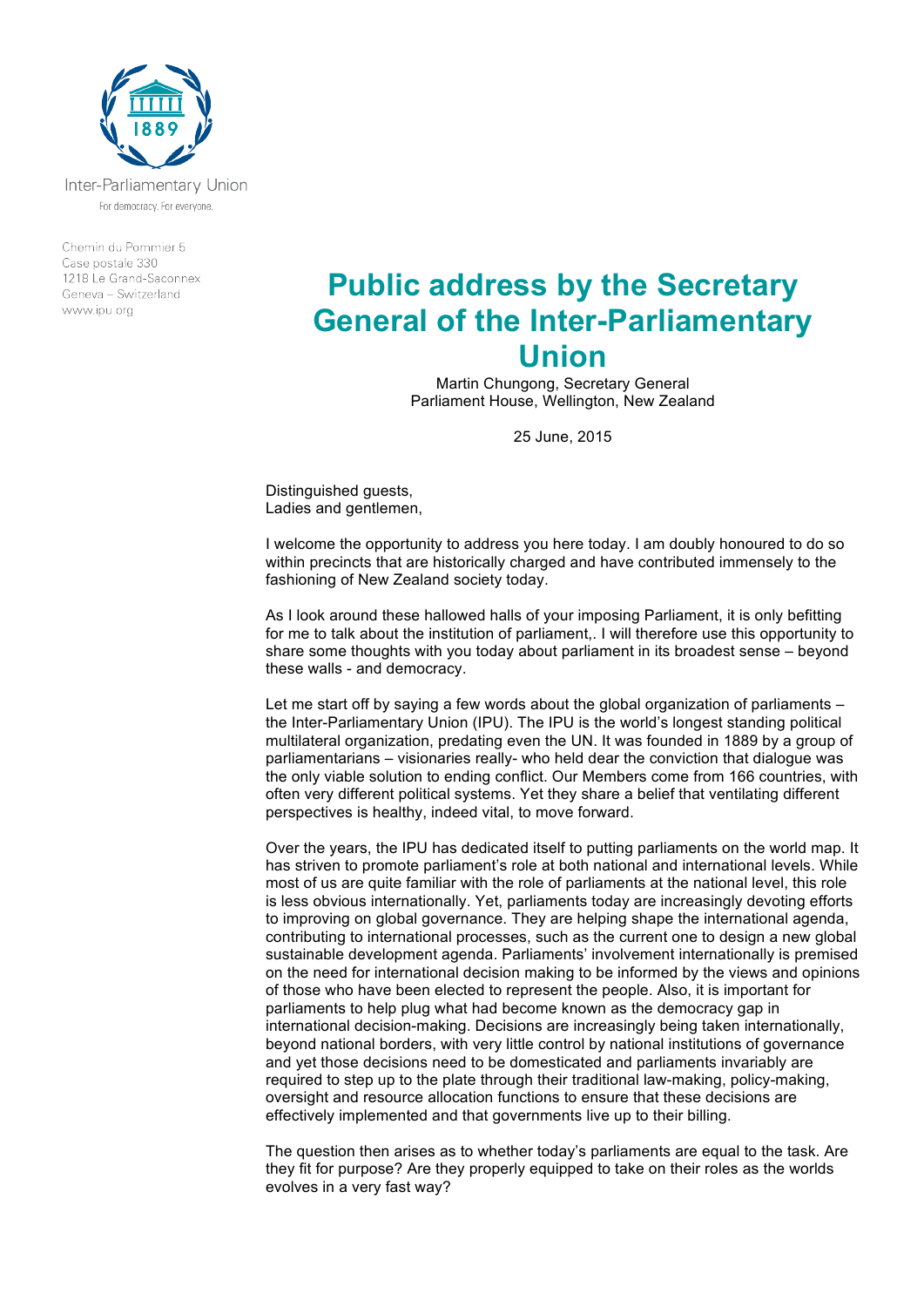Let me answer that question by stating that there is today a broad consensus that parliaments are necessary. Parliaments exist in one form or another in virtually every country in the world. It is a telling sign that when a country experiences a military coup d'état, parliament is usually one of the first State institutions to be suspended, because its deliberative and oversight role makes it an obstacle to the untrammeled exercise of power.

Parliament is the institution that represents the people's voice in government. Indeed, it is the cornerstone of democracy. The functions that parliaments fulfill, notably lawmaking, oversight and representation, are fundamental to the legitimacy of government. If parliaments did not exist, they would need to be invented.

Many recent events have reaffirmed the universal attachment to democracy as a form of government, and to parliament as the central institution of democracy. The call for democratic institutions that would represent the interests of all citizens was a main feature of the uprisings that swept North Africa in 2011. Tunisia has drafted a constitution through an inclusive process that has set the tone for a new and vibrant form of politics in the country. In Myanmar, the transition from half a century of military rule is underway, with new spaces being created for freedom of expression and political action.

Yet democratic transitions are fragile. Many examples show that when authoritarian regimes collapse, they are not automatically replaced by democratic institutions. Building a culture of democracy and political tolerance requires a long-term commitment. Transition is fraught with countless challenges, and extremist groups will often use violence to try to prevent democracy from taking root.

Only a few days ago the world witnessed a brutal and senseless attack on the Afghan parliament, which was nothing short of an assault on democracy itself. Regrettably, these are no longer one-off, isolated attacks. We need only to think back to last year, when a gunman went on the rampage at the Canadian Parliament. This type of incident demonstrates that while parliament is indeed a strong and vibrant institution, it is also very much a vulnerable one.

How many MPs across the world face fear and persecution, not to mention violations of their rights, in every part of the world? And why? For simply carrying out their constitutionally mandated functions. Indeed, being an MP is a very dangerous profession in today's world and Africa and Asia hold the record for the violation of MPs' rights. In sum, democracy is under assault everywhere. We need to be vigilant and can ill afford to be complacent, even in the most long-standing democracies.

The paradox is that while parliaments remain a symbol of hope and the belief that people can have a voice in decision-making, they continue to face many challenges, in long-established democracies as in fledgling ones.

Today, our mission is to work for stronger parliaments and better democracies. Allow me then to take this opportunity to highlight some of the most common challenges faced by parliaments today, and to sketch out some responses.

I am going to talk about four interrelated challenges:

- The composition of parliament
- Public perceptions of parliament
- The relations of power between the executive and legislative branches of government
- And institutional capacity, including the capacity for reform.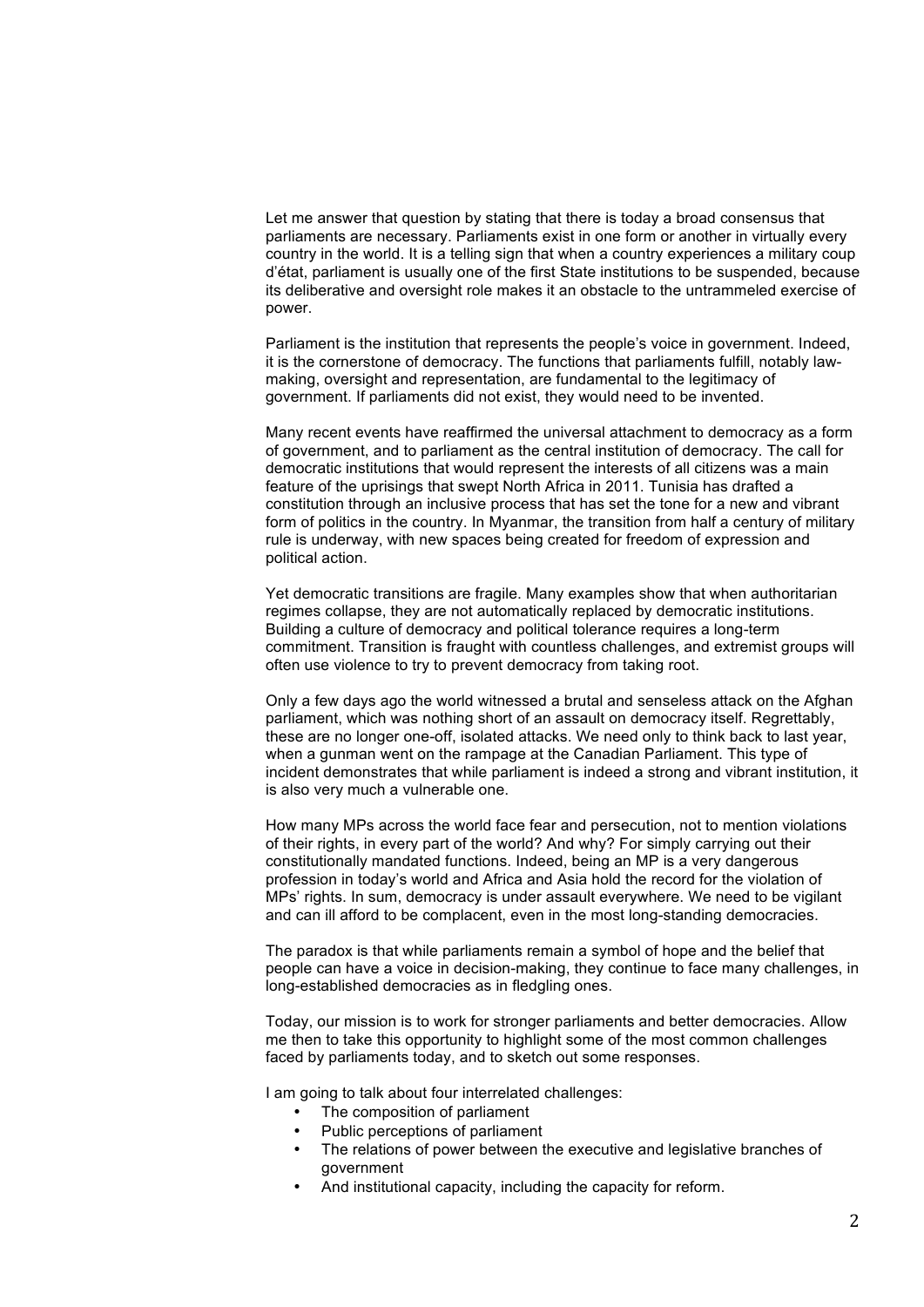As I speak, let me add that every parliament is unique. Not all the challenges I describe will necessarily be experienced by every parliament, or with the same intensity or at the same time. Some may face other challenges, specific to their own particular context. Also, as imperfect as democracy is, for now it is the best political system the world has. Yet it is important not to impose any single model of democracy on other countries. The home-grown variety is surely the sweetest.

### **Composition of parliament**

What does parliament look like today? A visitor from another planet might remark the preponderance of middle-aged men. Globally almost four-fifths of parliamentarians are men. Even if the average percentage of women in parliament has crept up over the last decade from 16% in 2005 to just over 22% today, with gender parity remaining a far-off mirage. With women accounting for 31% of parliamentary seats in New Zealand, this country ranks  $29<sup>th</sup>$  in the world in terms of women's parliamentary representation. Meanwhile, the average age of the world's parliamentarians is 53 years old (though women tend on average to be a little younger).

It would be fair to say that an average parliament does not look like an average crosssection of the population. Should it? Few people would challenge the fact that the composition of parliament should mirror exactly the composition of society. But it is widely understood that a parliament in which one sector of society - older men - holds a disproportionate amount of power will struggle to be effective in representing the views of society at large.

The equal presence of women is a powerful symbol. So is the equitable representation of young people, indigenous peoples, minorities and other marginalized groups. Such representation brings a greater diversity of views to the decision-making process, and helps to ensure that legislative outcomes are more broadly aligned with the interests of all sectors of society. The presence of representatives from different social groups is also important. There is a growing trend in many countries towards the **"professionalization" of politics**, with people spending their entire professional careers, in different capacities, within the political domain, including as members of parliament. This reinforces public perceptions of a political elite cut off from the concerns of most citizens.

### **Public perceptions of parliament**

It is no secret that citizens do not generally hold politicians in high esteem. This assertion is buttressed by ample empirical evidence gleaned through surveys in various parts of the world. Survey data everywhere suggest that public confidence in the authority of parliament is low and falling. Lots of reasons have been suggested as to why this could be.

- The competitive nature of politics means that there are almost always winners and losers, promises that cannot be kept and problems that cannot easily be solved. A toxic combination of adversarial politics, broken promises and a perceived inability to bring about positive change undermines public confidence in political processes.
- Media coverage generates and reinforces negative perceptions by focusing on the spectacular, theatrical aspects of parliament, which are more sensational than the debate and deliberation that make up the bulk of parliamentary work.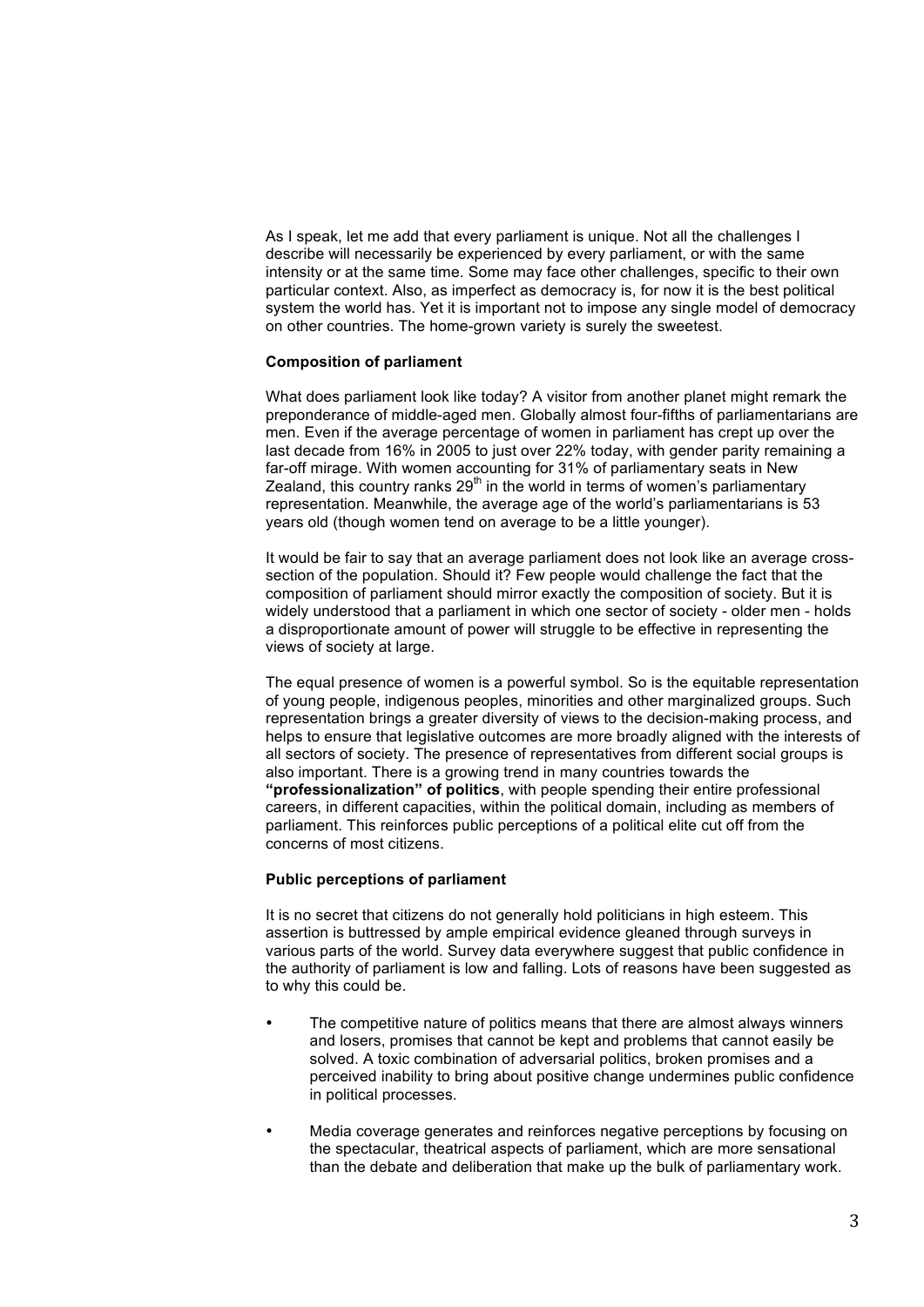- Public understanding of the role of parliament is generally limited, and even the most highly educated people may struggle to distinguish what is the preserve of the executive and what is that of the legislative branch of government. This contributes to unrealistic expectations of what parliament and individual parliamentarians can achieve, and commensurate disenchantment when they are perceived to fall short.
- Concerns are regularly voiced about the influence of money in politics. This touches on many issues, from the financing of election campaigns and political parties to the impact of lobbying on decision-making. Citizens clearly expect their elected representatives to serve the public good and parliamentarians to be morally beyond reproach. Parliamentarians are arguably held to a higher standard in that way than other sectors of society. Instances of misconduct are magnified by the media lens, and a perception of unethical behaviour, even corruption, can spread to the entire political system. Ethics in parliamentary life is a matter of ongoing debate, and many parliaments have introduced codes of conduct for parliamentarians in an attempt to clarify the relevant rights and responsibilities.

And here I would like to talk about young people and how their disenchantment with politicians, with political rhetoric and our fallible political systems – sometimes rightfully so - leaves them with a deep sense of despair and frustration. That has translated either into political apathy or political demonstrations, with the Arab Spring being the most palpable and visible example of the over spilling of youth public sentiment. Youth disenchantment has also led them turning to radicalisation and extremism as the number of young fighters in ISIS in Iraq and Syria attests.

At the IPU, we are acutely aware of this malaise among young people and we are trying to remedy it by encouraging greater youth participation in the political process. You may know that the IPU has established its own Forum of Young Parliamentarians, which brings a fresh new perspective to our debates.

At the heart of public scepticism, perhaps, is a judgment about parliament's capacity to perform its functions effectively. People question the relevance of parliament when they do not see what it does on their behalf. Even without being constitutional experts, people have a sense of whether parliament can effectively influence the law-making process; hold government to account or debate opposing points of view. It can be difficult to demonstrate how the work of parliament is important to people's lives in concrete terms, and what life would be like if parliament did not exist.

If we step back a little, we see that the environment in which parliaments operate is changing, and in some ways very fast**.** And here, let me go back to what I said earlier in this address. **Much decision-making power no longer resides at the national level**, where parliaments can exert the most influence. Global financial markets increasingly shape our national policies, and international agreements can constrain a State's ability to regulate the economy independently. More decisions are taken within intergovernmental forums where parliaments typically have little influence – for example regarding the rules of international trade – and national politics are seen as powerless to influence developments.

The Internet, meanwhile, enables citizens to network and mobilize around issues even across national borders, in ways that are much faster and widely impactful than ever before. People are thus offered alternative forums in which to express their political views, largely bypassing – for the moment – political parties and parliamentarians.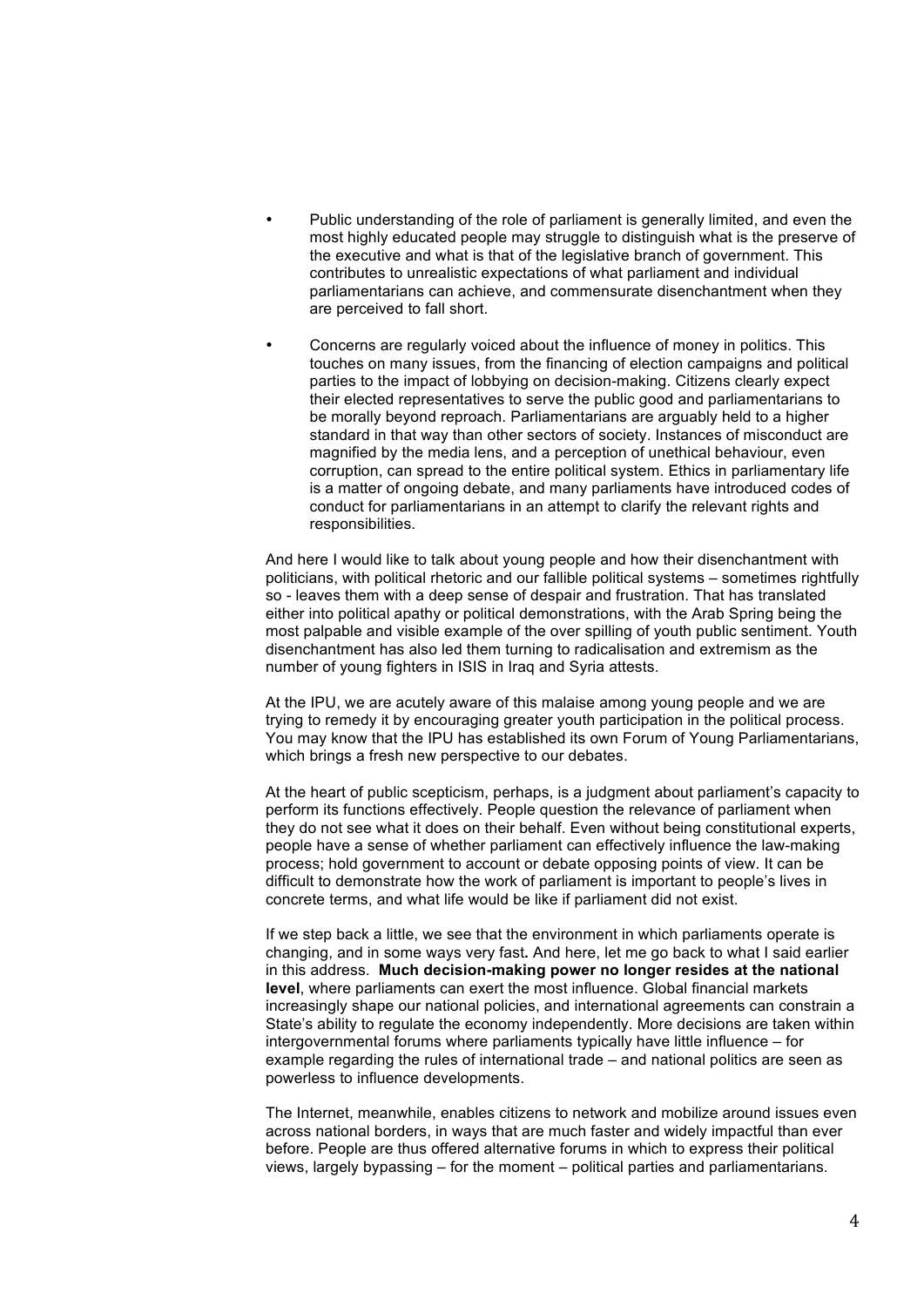**Declining voter turnout** is a widespread challenge. In most countries, legitimacy is conferred upon parliaments by elections, which give parliaments the authority to speak on behalf of the people. Where voter turnout is low, parliament's claim to be the most representative voice in society can be challenged.

Declining voter turnout has been a global trend in recent decades. Having remained stable at 75 to 80 per cent between the 1950s and 1980s global turnout for parliamentary elections has since fallen to between 65 and 70 per cent. Even more worrying, the participation of young people is much lower than that of the overall population. Research suggests that people who vote in the first two elections after becoming eligible to vote are more likely to vote in subsequent elections. It is therefore especially important to understand why young people are voting less than other age groups and to address the causes identified.

#### **Power relations between the executive and legislative branches of government**

The executive's role is to implement the political platform on which it gained power, responding to, and trying to shape, the political events of the day. Since it is in the interests of the executive to pursue its goals with the least obstruction possible, parliament is often perceived as a potential hurdle that needs to be managed. The executive, in other words, seeks to keep the balance of power in its own favour.

It has various means at its disposal. In countries with parliamentary systems of government – in particular though not exclusively – the executive can exercise control over the members of its political party (i.e. the majority party in parliament), with rewards for faithful support and sanctions for dissent.

In a large majority of countries, parliaments have the constitutional **right to initiate legislation**, yet most laws originate with the executive. The executive also often **controls the parliamentary agenda**, including if and when bills are scheduled for examination, a power that is often hard-wired into the political system. Just yesterday, I was having a discussion with Speakers from a number of parliaments in the Pacific and a recurring challenge they cited was the overwhelming weight of the ruling parties and the difficulties Speakers are facing in having to ensure adequate space for the opposition to express their views in parliament.

Parliament's **power to hold government to account** lies at the heart of executivelegislative relations. And yet in practice, the members of a party in government have strong incentives not to challenge that government, such that the oversight function is typically left to opposition parties. Parliaments are therefore trying to develop systems that allow for effective oversight of the executive without the appearance of launching an "inquisition".

## **Institutional capacity and parliamentary reform**

Linked to the theme of executive domination is the notion of institutional capacity – the people, skills and resources parliaments need to carry out their work effectively. The human and financial resources available to the executive exceed those of parliament by many orders of magnitude. The executive also has significantly better **access to information** than parliament, and can largely control the quantity and timing of information made available to parliament: with regard to national budget preparation and execution, for example.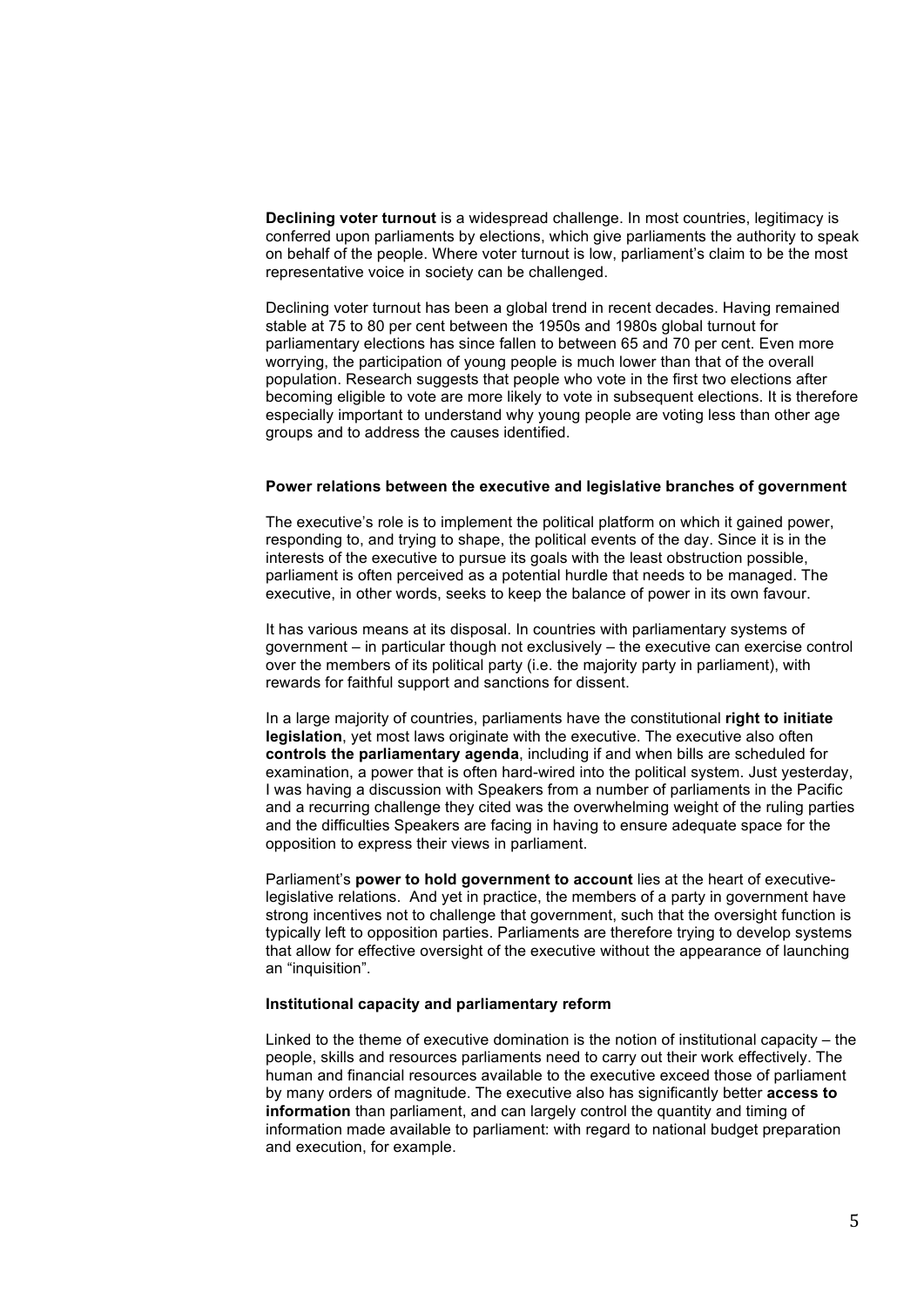In many countries, the capacity of **the parliamentary administration** to provide effective support for the work of parliament – such as non-partisan research in the interests of informed decision-making – is limited.

Parliaments face the challenge of keeping up with changes in society, such as the **use of technology** to solicit input from citizens on issues under debate. In all parliaments, even the long established and well resourced, there is tension between the need to evolve in step with society and the desire to preserve traditions and working methods often forged through decades of hard-fought political battles.

The model for how many parliaments still function dates back to the late nineteenth century. Parliaments tend to be conservative institutions, and change tends to be slower and less coherent than many people would like to see. Capacity for reform depends very much on political circumstances, which can provide opportunities for change but also incentives to block or delay it: for example, where electoral reforms might cost sitting members their seats.

Modern parliaments are increasingly attempting to become **gender-sensitive**. Beyond the simple presence of women in parliament, such efforts have included a more deeprooted examination of parliamentary rules and processes to ensure that legislative work takes into account the needs of both women and men.

**Political parties** are a vital component of democratic governance. Parties serve both to focus electoral choices and to ensure that these choices are carried through into the work of parliament and the ongoing public debate. While not highly regarded by the public at large, political parties are indispensable to the working of a democratic parliament. Operating as they do in two spheres – government and civil society – they form an essential bridge between them.

Political parties also act as gatekeepers, determining to a large extent who can become candidates for electoral office. It also falls largely to them to ensure that opportunities are available for women and other sectors of society, including young people.

What are parliaments doing in the face of these challenges? The first answer is that parliaments have always proved themselves to be resilient. They have always adapted to changes in society. This adaptability is the key to why democracy is the best system of government. Parliaments everywhere are engaged in reform processes that move forward in fits and starts, buffeted by politics and public pressure.

For the IPU, there are five core criteria of democratic parliaments. Namely: to be representative of social and political diversity; to be open and transparent; to be accessible to the people and accountable to them; and to be effective in their legislative and oversight roles. The ways in which these values are put into practice will vary from country to country. Parliaments that strive to embody these key democratic values in their own work will make a substantial contribution to democracy by engaging people more effectively, passing better laws and ensuring accountability for their implementation.

Lastly, I'd like to underline the importance of developing a culture of democracy. As an ideal, democracy requires that members of society treat each other, and be treated, as equals. Underlying democracy is acceptance and respect of the other. Democratic life entails the right to, and respect for, differing views.